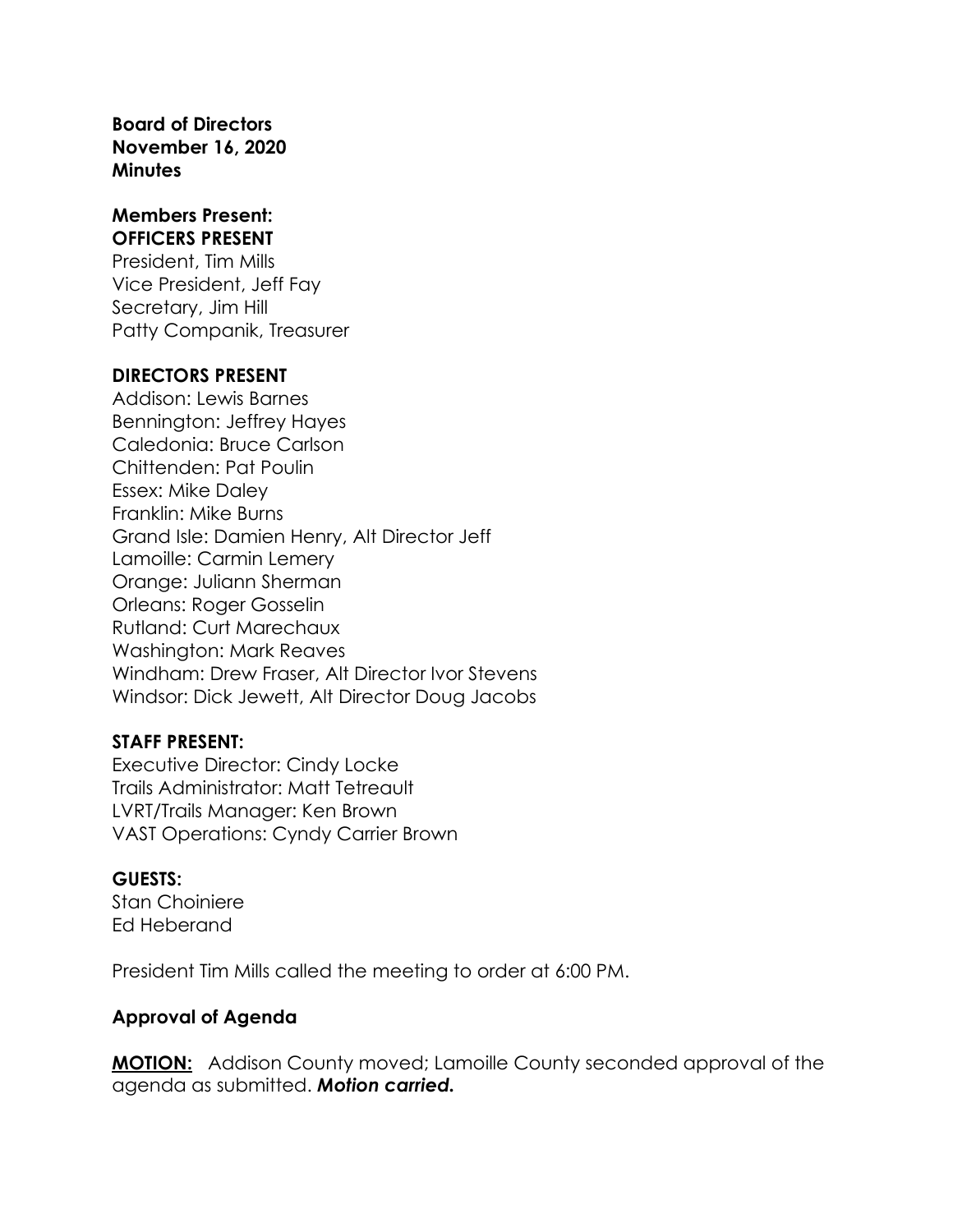## **Approval of Secretary's Report**

**MOTION**: Chittenden County moved; Grand Isle seconded approval of the October 26, 2020 minutes One correction from Windsor Count. *Under staff reports second to last line on page three "class four roads" should say "class four groomers."* No more changes. *Motion carried.*

### **Approval of Treasurer's Report**

Patty Companik presented financials through the end of October 2020 that **MOTION:** moved; Lamoille County and seconded; Rutland County that the treasurer's report from November 2020 be approved as submitted. *Motion carried.*

# **Tabled Items**

**MOTION:** Nothing Tabled

# **NEW BUSINESS**

Lifetime Membership – Lenny Howe. A few members of the Deerfield Valley Stump Jumpers presented the leadership from Windham County to present to the VAST Board of Directors that they were seeking a VAST Lifetime Membership. Windsor County made a motion to offer Lenny Howe a lifetime membership and Rutland County seconded.

Discussion ensued and a question was asked if he had any county leadership history. Others spoke up about the write up from the club described what Mr Howe has done for them. Then there was discussion about the vote since it has to be unanimous as the VAST bylaws require.

Voting took place. Twelve board members voted yes, one abstained and one was not present, so the result was that no Lifetime TMA would be given because it was not unanimous that the lifetime TMA be given.

# **TMA Update**

The online system is working well. To date we have sold 3,532 TMAs. The report I just sent you guys. 2,076 have out of state addresses and 1,456 have in state addresses. Some in state will also be second homeowners. We are getting questions, but they are simple. Volunteers TMAs will begin to be processed soon. Jeff asked for the breakdown of Family and out of state and in state registrations.

# **COVID-19 Restrictions and Planning**

The Long-Range Planning Committee has been meeting and talking about options if restrictions increase. The committee discussed when or if VAST may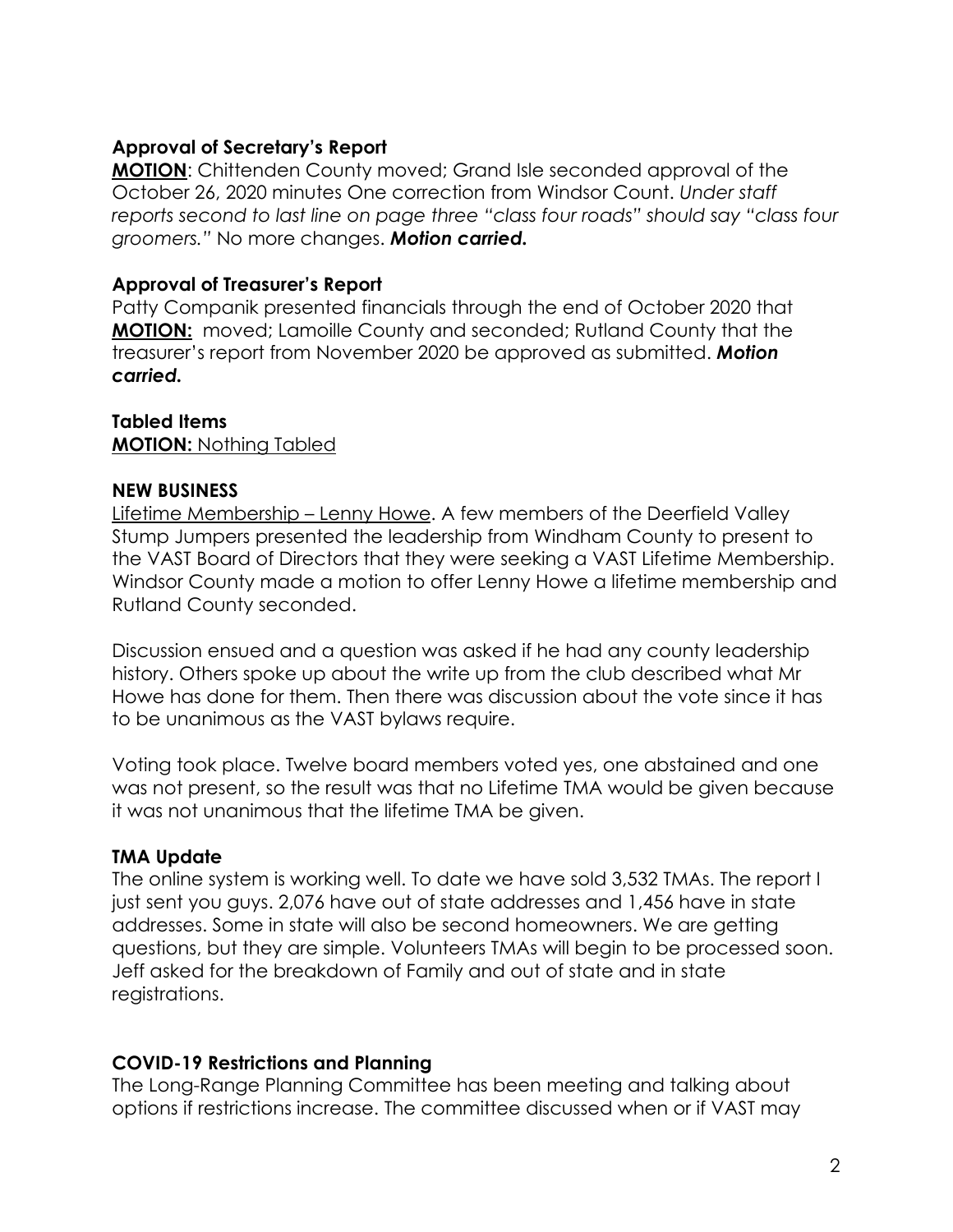refund folks. The board decided to wait until after the season to decided what to do since none of us really know right now if we will have a full season or because of COVID-19 and may be asked to limit trail access or out of state folks may be restricted and not allowed to travel to Vermont.

There was also discussion about extending the Early Bird Season and the Board decided to keep it as it is.

It was also discussed briefly that there were two additional lines added to the grooming contract for their year:

- 1) VAST reserves the right to reduce grooming frequency or funding in the event VAST membership or trail use are significantly impacted by COVID-19
- 2) Grooming equipment shall not be operated on any body of water.

**MOTION:** moved; Orleans County and seconded; Addison County that the newly added language in the grooming contract be approved as submitted. Motion carried.

# **Staff Reports (ED, Trail Administrator, LVRT Manager)**

Nothing to add.

### **Committee and Other Meeting Reports**

Northeast Chapter and USA Pat: There is a USA meeting Wed night. Other than that have not met recently. Chapter ride may be off for this year.

VT Snow Trails Conservancy Nothing

Law Enforcement Committee Nothing

LVRT Nothing

Awards and Nominating Committee **Nothing**